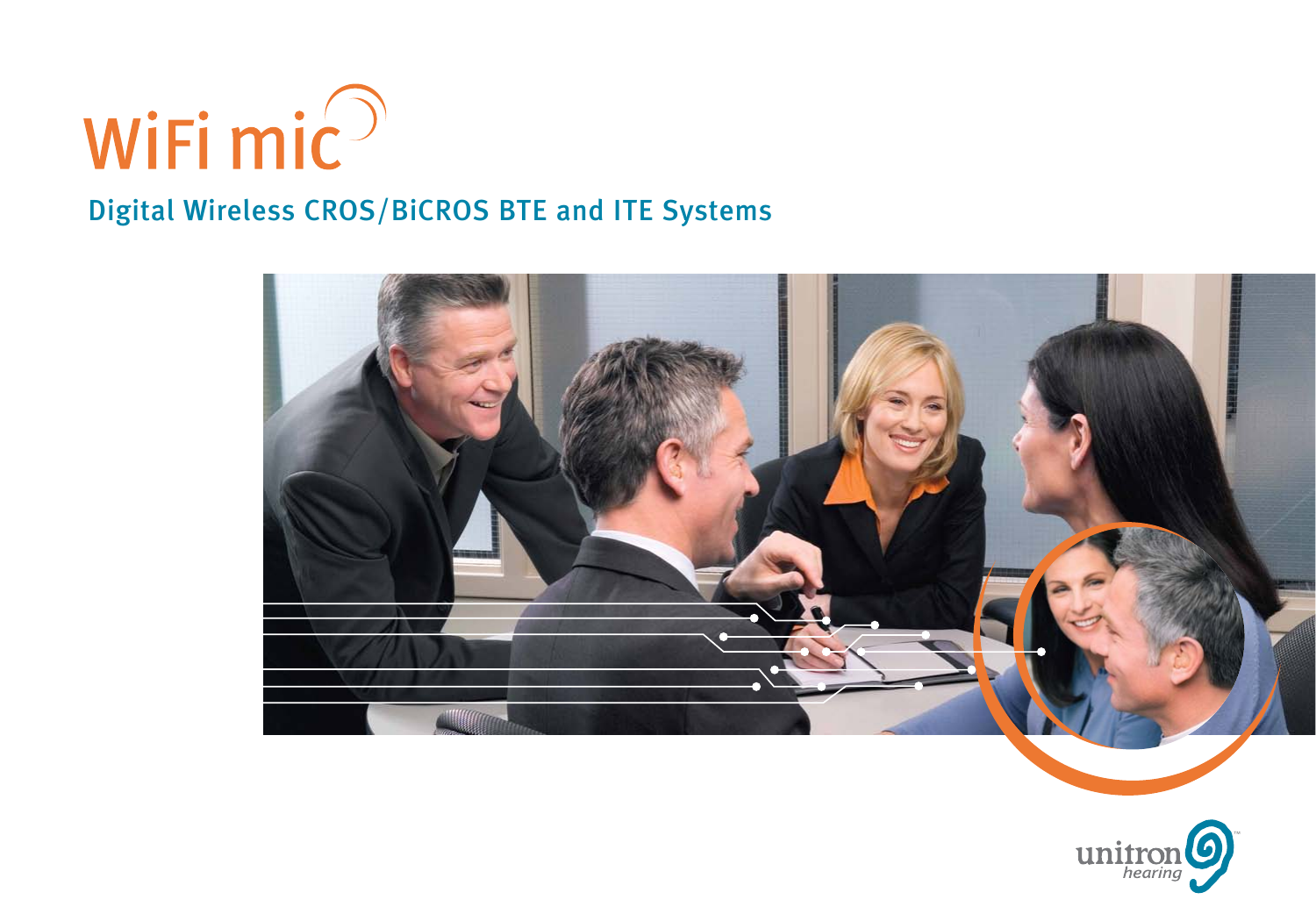## PRACTICAL SOLUTIONS TO EVERYDAY PROBLEMS

The Unitron Hearing family of digital products delivers the choices and technologies you need to satisfy every hearing loss, lifestyle and budget. Our feature-rich products aim to solve the everyday problems of people with hearing loss and include special, practical extras that clients really appreciate. Every member of our digital family offers highly-valued features typically found in higher priced instruments in the same category. With Unitron Hearing, you can offer the right solution to even more of your clients.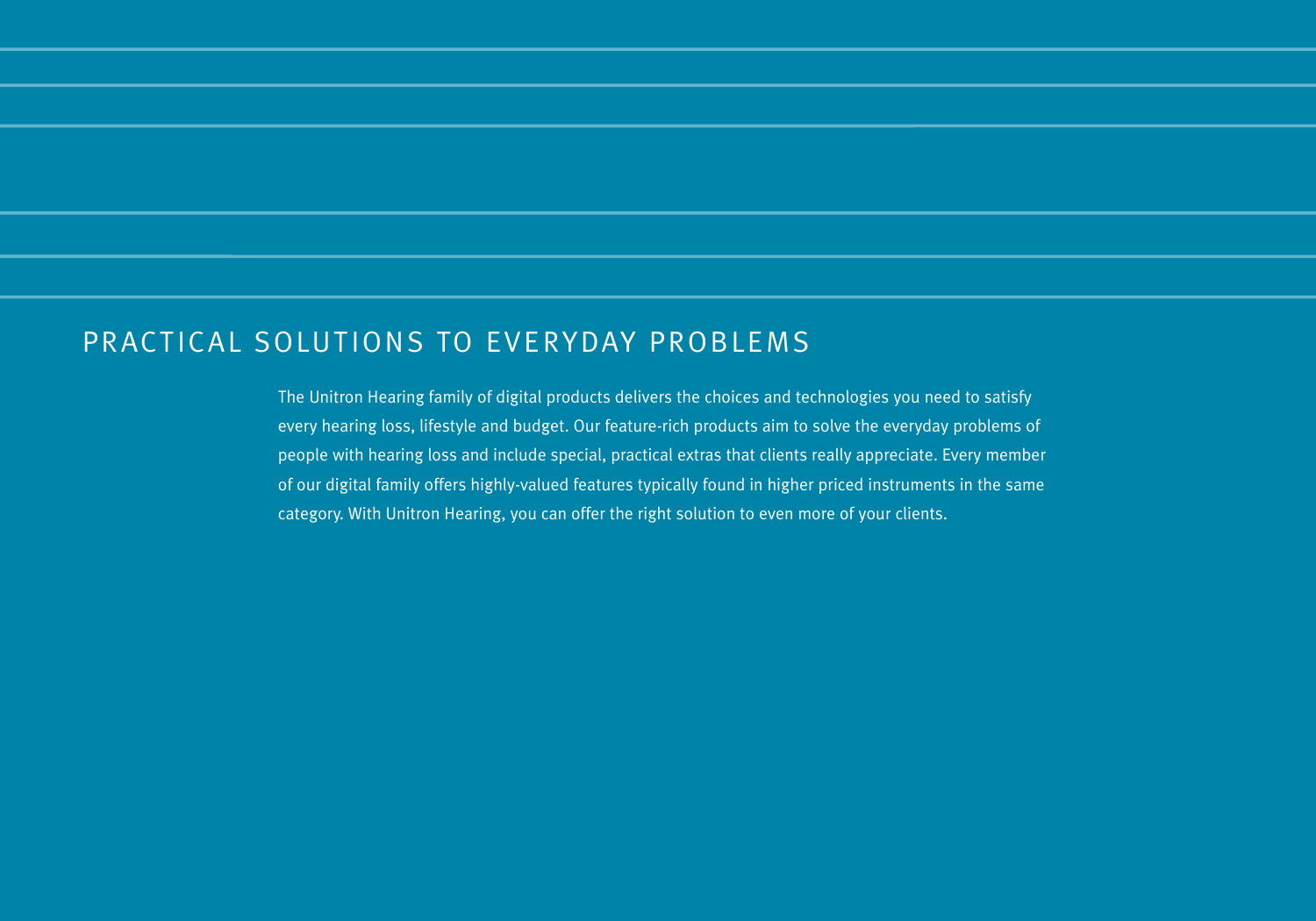## WIRELESS FREEDOM PLUS DIGITAL PERFORMANCE

The WiFi Mic BTE and ITE systems bundle together wireless capabilities with the most desirable features found in today's digital hearing aids to address the specific concerns of severe asymmetrical hearing loss.

Traditional wired CROS/BiCROS systems are cumbersome and confining. And predetermined cable lengths mean a comfortable fit only some of the time. With WiFi Mic, remote microphones mean no wires and no hassles. Using an advanced, wireless microphone and receiver, the WiFi Mic system responds to the need for a more tasteful, streamlined solution that provides an accurate fit every time.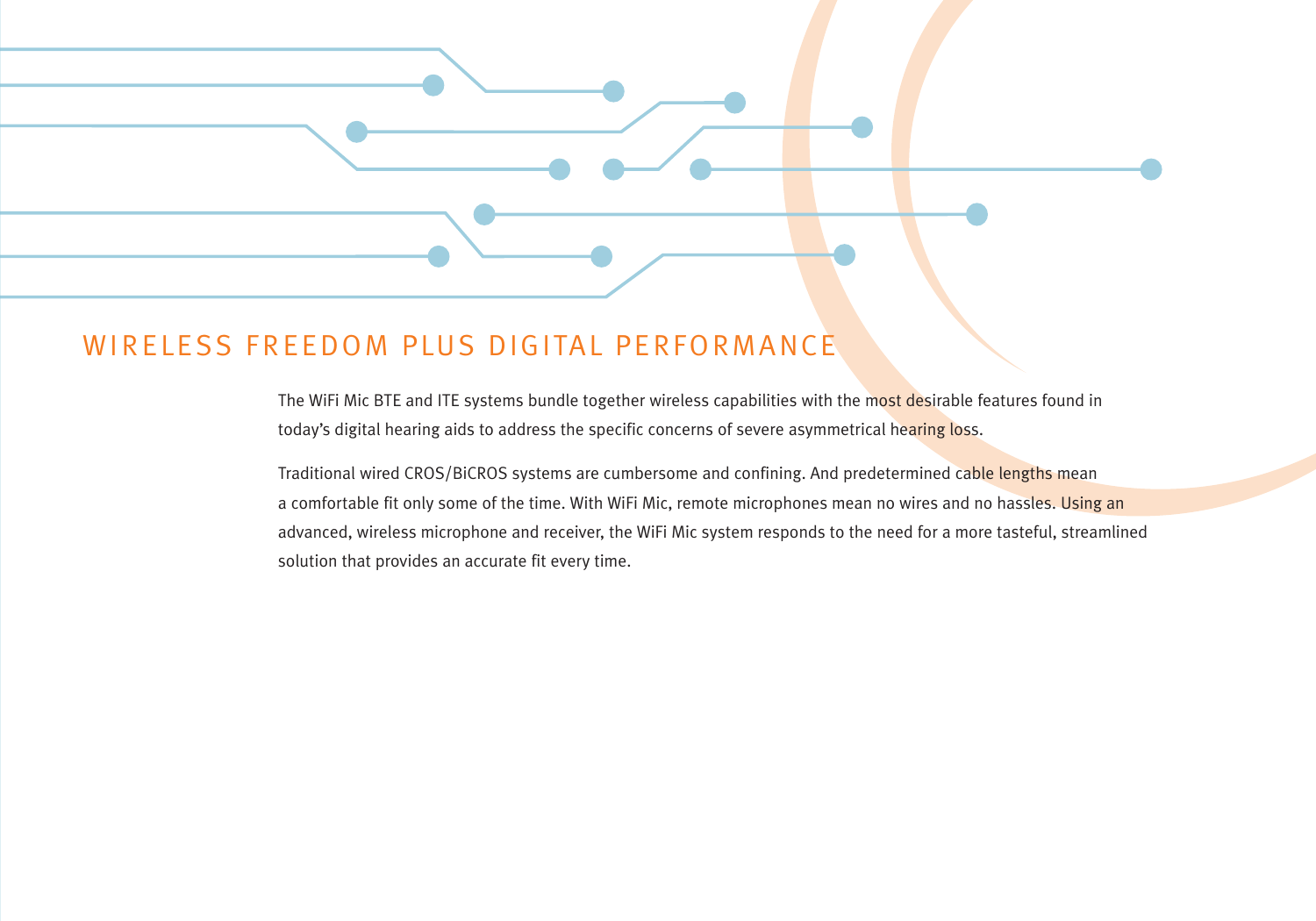

## THE ADVANTAGES OF THE WiFi MIC SYSTEM

Fit your clients with WiFi Mic and offer these advantages:

- Improved awareness of surrounding sounds
- $\blacktriangleright$  More discreet solution without embarrassing wires or cables
- $\blacktriangleright$  High-value, feature-rich digital products with practical options and extras
- $\blacktriangleright$  Enhanced ability to participate in conversations
- Choice of ITE-to-ITE or BTE-to-BTE system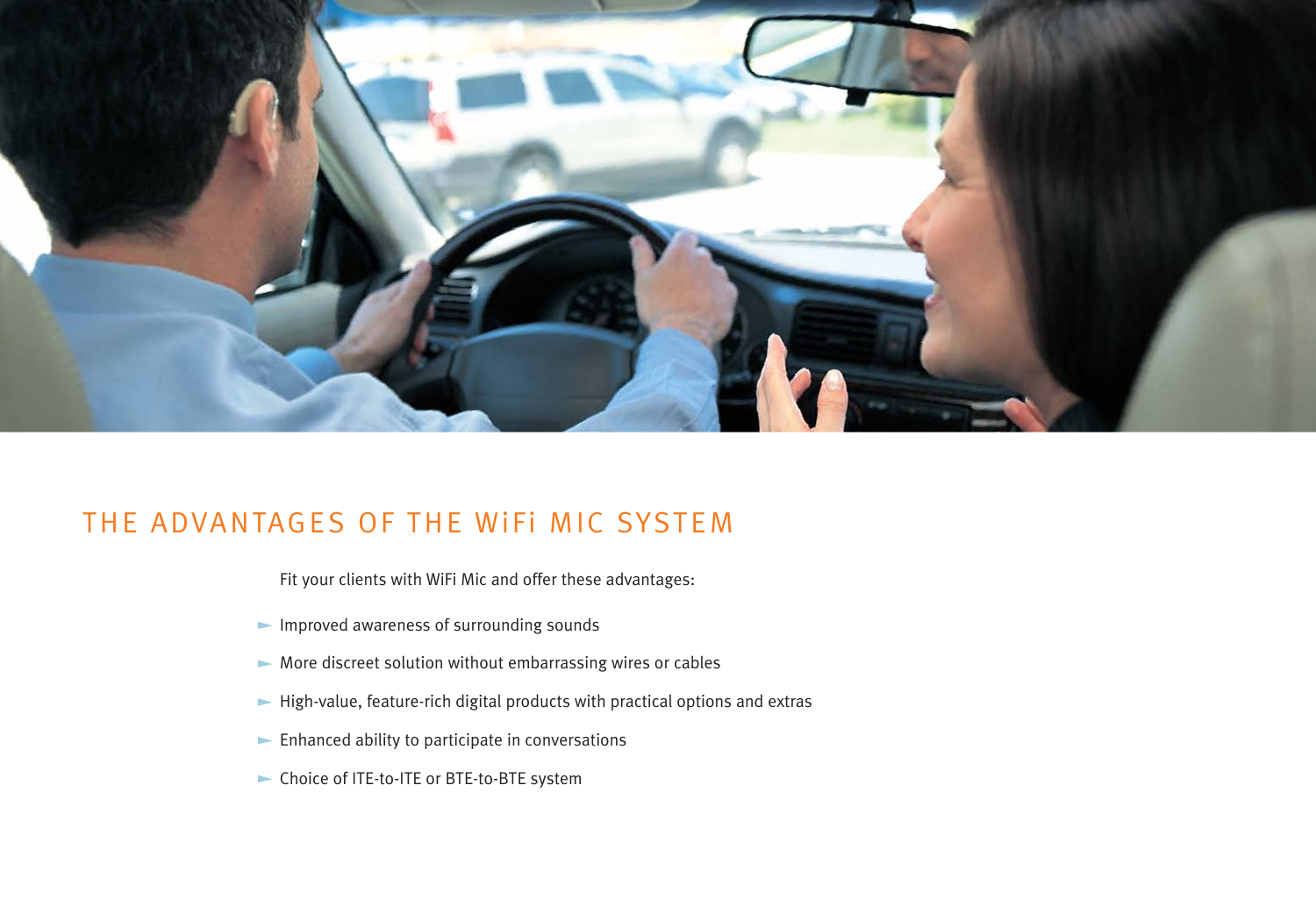## TWO SIDES ARE BETTER THAN ONE

Most everyday listening situations depend on two equally functioning ears. Having a conversation around a table and in a car, socializing in restaurants and walking side by side are challenging activities for clients with one *bad ear*. Single sided or unilateral hearing may result from inner ear infections or tumors, Meniere's disease, head trauma or sudden hearing loss.



Clients with unilateral hearing have one unaidable ear – an ear with no useable hearing or with significant medical complications that cannot benefit from the use of a regular hearing aid. In most cases, clients can benefit from WiFi Mic programmed as a CROS or BiCROS depending on the degree of residual hearing in their *better ear*.

#### Who is a candidate for WiFi Mic?



CROS (Contralateral Routing of Signal) candidates typically have one unaidable ear and normal to mild high-frequency hearing loss in the opposite ear.



BiCROS (Bilateral Contralateral Routing of Signal) candidates typically have one unaidable ear and mild to severe hearing loss in the opposite ear.

 $\Box$  Normal hearing  $\Box$  Mild to severe hearing loss  $\Box$  Unaidable ear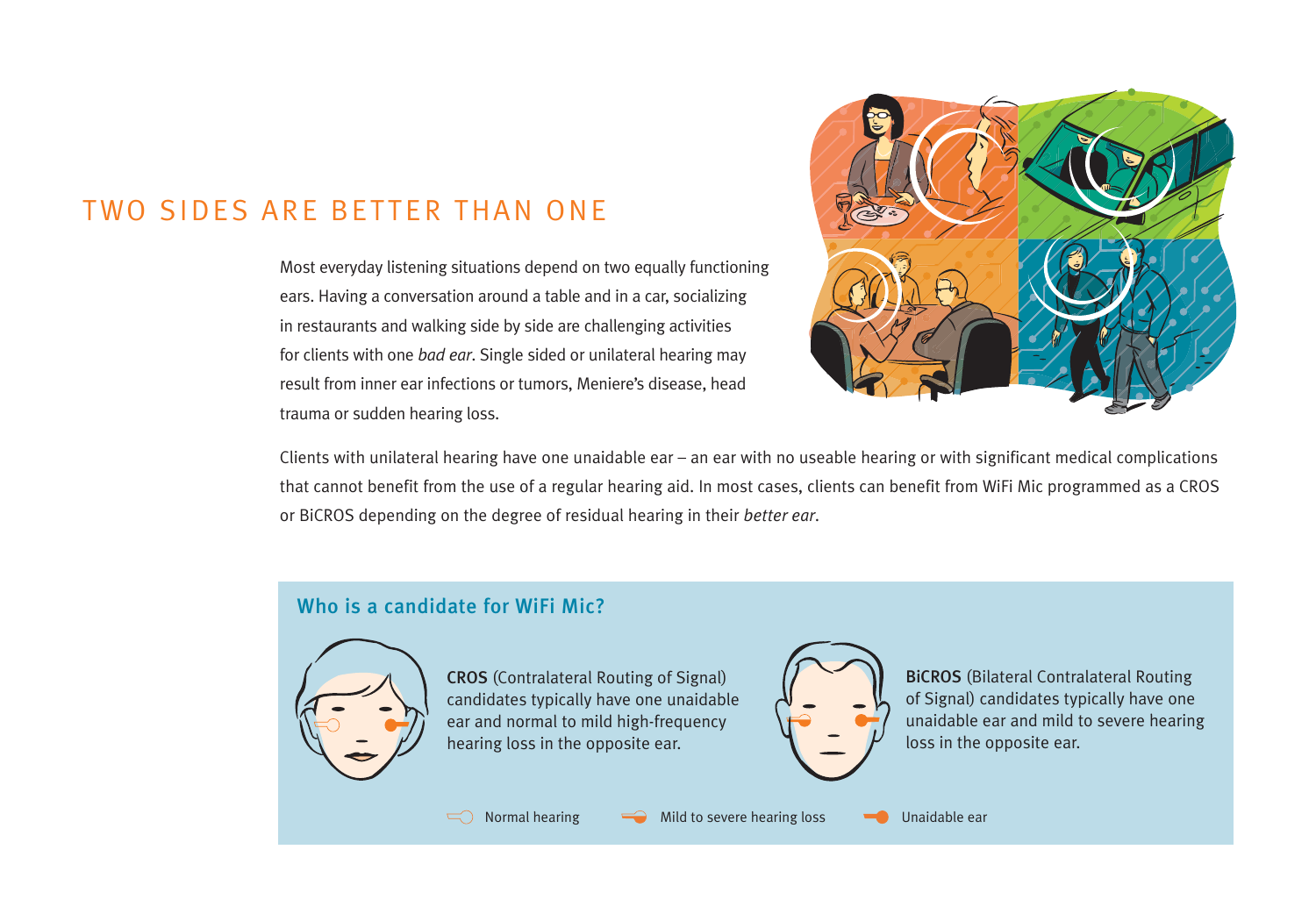## CROS OR BiCROS: ONE SYSTEM FITS ALL

WiFi Mic is available with the Unitron Hearing digital product family of instruments and is customized through Unifit™ to suit your clients' specific listening needs. One system with only two components is all you need to fit your CROS and BiCROS clients:

- A wireless microphone for the unaidable ear
- $\blacktriangleright$  A digital hearing aid/wireless receiver for the hearing ear

Sounds are processed and transmitted using radio frequency from the wireless microphone on the unaidable ear to the digital hearing aid on the hearing ear. The following illustration demonstrates how sounds are processed using bilateral BTEs. The same process applies to bilateral ITEs.

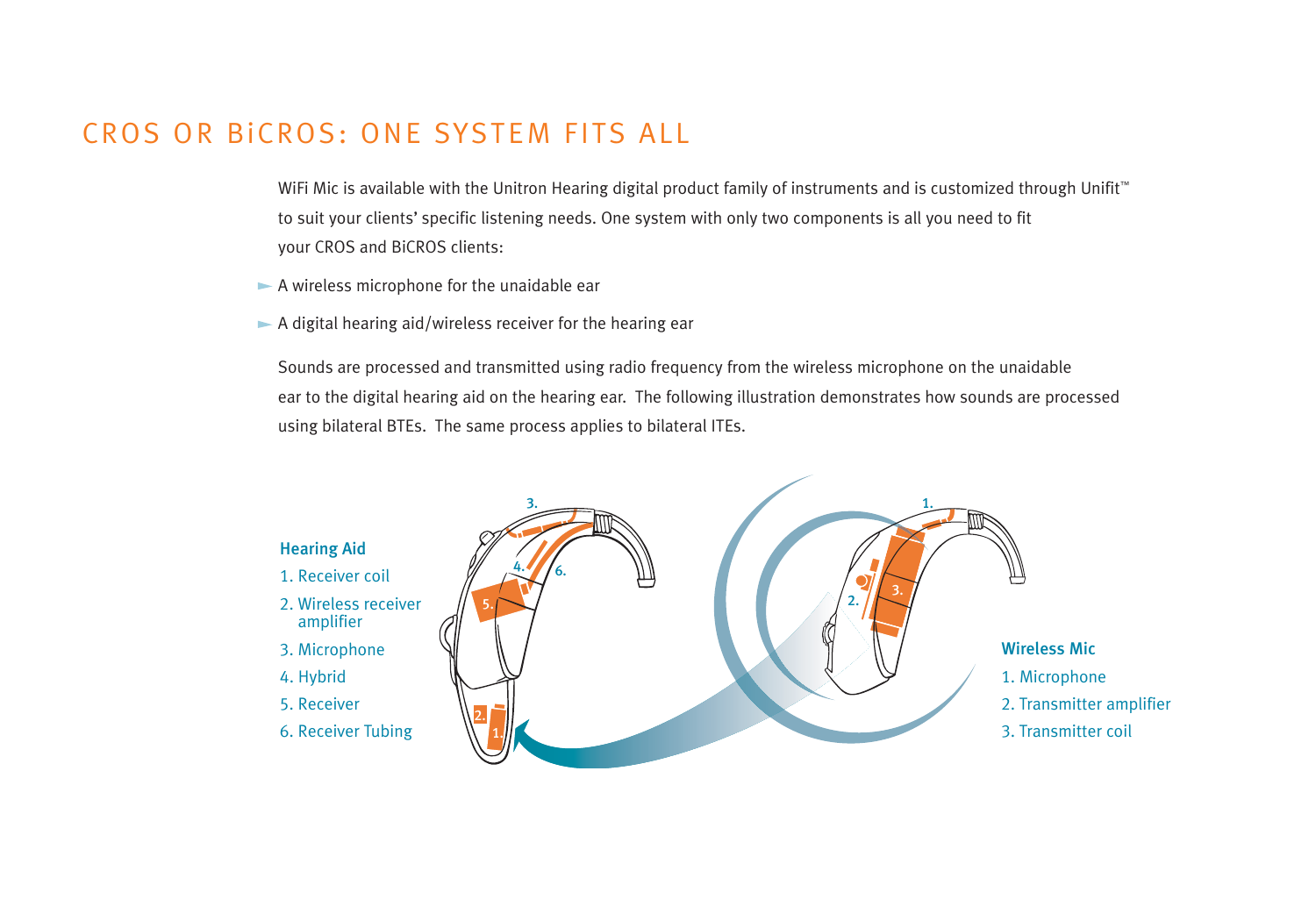

CROS clients typically have either mild or no hearing loss on their better hearing side. Therefore, the hearing aid microphone is simply turned off in Unifit, and the instrument becomes a wireless receiver that receives and transmits sound to the better hearing ear.

BiCROS clients have mild to severe hearing loss and amplification is required even for the better hearing ear. In this situation, both the wireless microphone and the hearing aid microphone are active. BiCROS candidates also have the freedom to activate the advanced features of the digital hearing aid such as noise reduction and feedback management.



#### Practical Fitting Solutions

Unifit for WiFi Mic offers features that simplify the fitting process. No cranial measurements are required. With Unifit, you can take advantage of software tools for an accurate, customized fit.

- Step-by-step tools support the fitting and counseling process to ensure a successful fit
- Fitting-friendly resources address your most common concerns and questions
- Intuitive interface makes selection and customization easy
- WiFi Mic programming cable eliminates radio frequency interference during fitting
- Ability to adjust the balance between the hearing aid and wireless microphone in BiCROS fittings